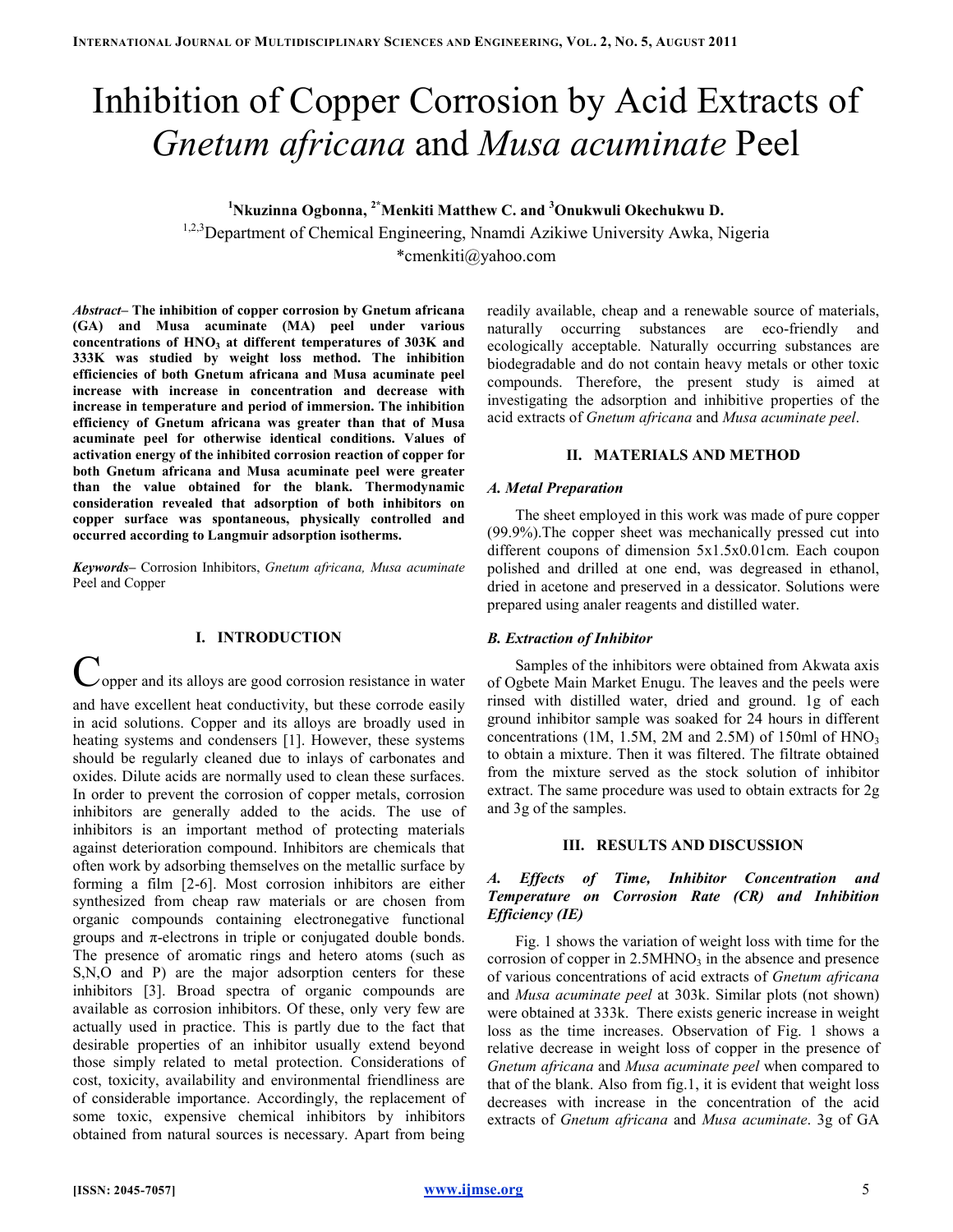and 1g of MA recorded the least and highest weight loss, respectively.

The results of corrosion rate evaluated by Eq. (1) are displayed in Table 1.

Corrosion Rate (CR) = 
$$
\frac{w_i - w_f}{A \times t} (g / cm^2 . hr)
$$
 (1)

Where  $w_i$  and  $w_f$  are the initial and final weight, respectively, A is the surface area  $(cm<sup>2</sup>)$  of the coupon and t is exposure time (hours).

The results are evaluated for different temperatures and inhibitor concentrations. Results shown in Table 1 indicate that corrosion rate of copper was reduced in the presence of the inhibitors when compared to that of the blank. Corrosion rates were also observed to increase with increase in temperature both in the absence and presence of the inhibitors. It is known that there is characteristic increase in temperature as the temperature increases. Also from Table 1, it is evident that corrosion rates decrease with increase in the concentration of the inhibitors. This confirms that acid extracts of Gnetum africana and Musa acuminate peel are adsorption inhibitors for the corrosion of copper in  $HNO<sub>3</sub>$  [3]. The result of inhibition efficiency shown in table 1 is evaluated using Eq.  $(2)$  [4].

*Inhibition Efficiency (IE)* = 
$$
\left(1 - \frac{w_I}{w_A}\right) \times 100
$$
 (2)

Where  $W_1$ = weight loss in the presence of inhibitor  $W_2$ = weight loss in the absence of inhibitor

From Table 1, it is clearly seen that inhibition efficiency increased in the presence of the inhibitors when compared to that of the blank. Inhibition efficiency also increases with increase in the concentration of the acid extracts of the inhibitors. Table 1 also revealed that inhibition efficiency decreases with increase in temperature, an indication of physical adsorption mechanism [7]. Also from Table 1,it is evident that rate of corrosion in the presence of Musa acuminate peel is higher than in the presence of Gnetum africana. The higher value of inhibition efficiency obtained from Gnetum africana corroborates this finding. The variations in the inhibition efficiencies can be attributed to variations in the phytochemical constituents of the acid extracts of the inhibitors presented in Tables 8 and 9.

#### B. Corrosion Adsorption

The adsorption characteristics of acid extracts of Gnetum africana and Musa acuminate peel were studied by fitting experimental data obtained from weight loss measurements into different adsorption isotherms. The test indicates that Langmuir adsorption isotherm best described the adsorption characteristics of acid extracts of Gnetum africana and Musa acuminate peel. Hence, no further consideration of other models was attempted. The Langmuir adsorption isotherm is given by Eq. (3), which can also be linearised as shown in Eq. (4) [8]:

$$
C/\theta = 1 / (K_L + C) \tag{3}
$$

$$
Log (C/\theta) = Log C - Log K_L
$$
 (4)

Where  $C$  (g/l) is the concentration of the inhibitor in the bulk electrolyte,  $\theta$  is the degree of surface coverage of the inhibitors and  $K<sub>L</sub>$  is the Langmuir equilibrium constant of adsorption for the inhibitors. Plots of log (C/ $θ$ ) versus log C generated linear graph for the evaluation of log  $K<sub>L</sub>$  from the intercept. Values of adsorption parameters deduced from Langmuir adsorption isotherms are recorded in Tables 2 and 3. The results indicated that the slopes and  $R^2$  values were very close to unity which also indicated strong adherence to the assumptions of Langmuir isotherm. Therefore, there is no interaction between the adsorbed species [9].

#### C. Corrosion Thermodynamics

The thermodynamic parameter, ∆G for corrosion adsorption was calculated using the values of  $K<sub>L</sub>$  substituted into Eq.  $(5)$  from Eq.  $4 \, [10]$ :

$$
\Delta \text{Gads}=2.303 \text{RTlog} \left(55.5 \text{K}_{\text{L}}\right) \tag{5}
$$

Calculated values of ∆Gads are recorded in Tables 4 and 5.The results indicated that ∆Gads values are negatively less than the threshold value of -40KJ/mol required for chemical adsorption. Therefore the adsorption of the acid extracts of Gnetuma africana and Musa acuminate peel on the surface of copper is spontaneous and supported the mechanism of physical adsorption [3, 11-13]. The activation energy, (Ea) of the corrosion process in the absence and presence of the acid extracts of the inhibitors was evaluated using Arrhenius equation, expressed as Eq. 6.

$$
Log \frac{CR_2}{CR_1} = \frac{Ea}{2.303R} \left( \frac{1}{T_1} - \frac{1}{T_2} \right)
$$
 (6)

Where  $CR_1$  and  $CR_2$  are the corrosion rates at temperatures,  $T_1$  (303 K) and  $T_2$  (333 K), respectively, R is the gas constant. Values of Ea calculated from Equation (6) are presented in Tables 4 and 5. Calculated values of Ea are lower than the threshold value of 80 KJ mol<sup>-1</sup> required for chemical adsorption, hence the adsorption of acid extract of Gnetum africana and Musa acuminate peel occurred according to the mechanism of physical adsorption.

The heat of adsorption (Qads) of acid extracts of Gnetum africana and Musa acuminate peel on the surface of copper was calculated using Eq. (7).

$$
Qads = 2.303R \left[ Log \frac{\theta_2}{1 - \theta_2} - Log \frac{\theta_1}{1 - \theta_1} \right] \times \frac{T_1 T_2}{T_2 - T_1} \tag{7}
$$

Where R is the gas constant,  $\theta_1$  and  $\theta_2$  are the degrees of surface coverage of the inhibitor at temperatures,  $T_1$  (303 K) and  $T_2$  (333 K), respectively. Calculated values of Qads are also presented in Tables 4 and 5. These values range from - 2.64 to -3.37 for Musa acuminate peel and from -3.42 to -4.32 for Gnetum africana which indicate that the adsorption of acid extracts of the both inhibitor on copper surface is exothermic.

#### D. Corrosion Kinetics

Data obtained from weight loss measurement were fitted into equation 8 to test for the order of corrosion reaction in the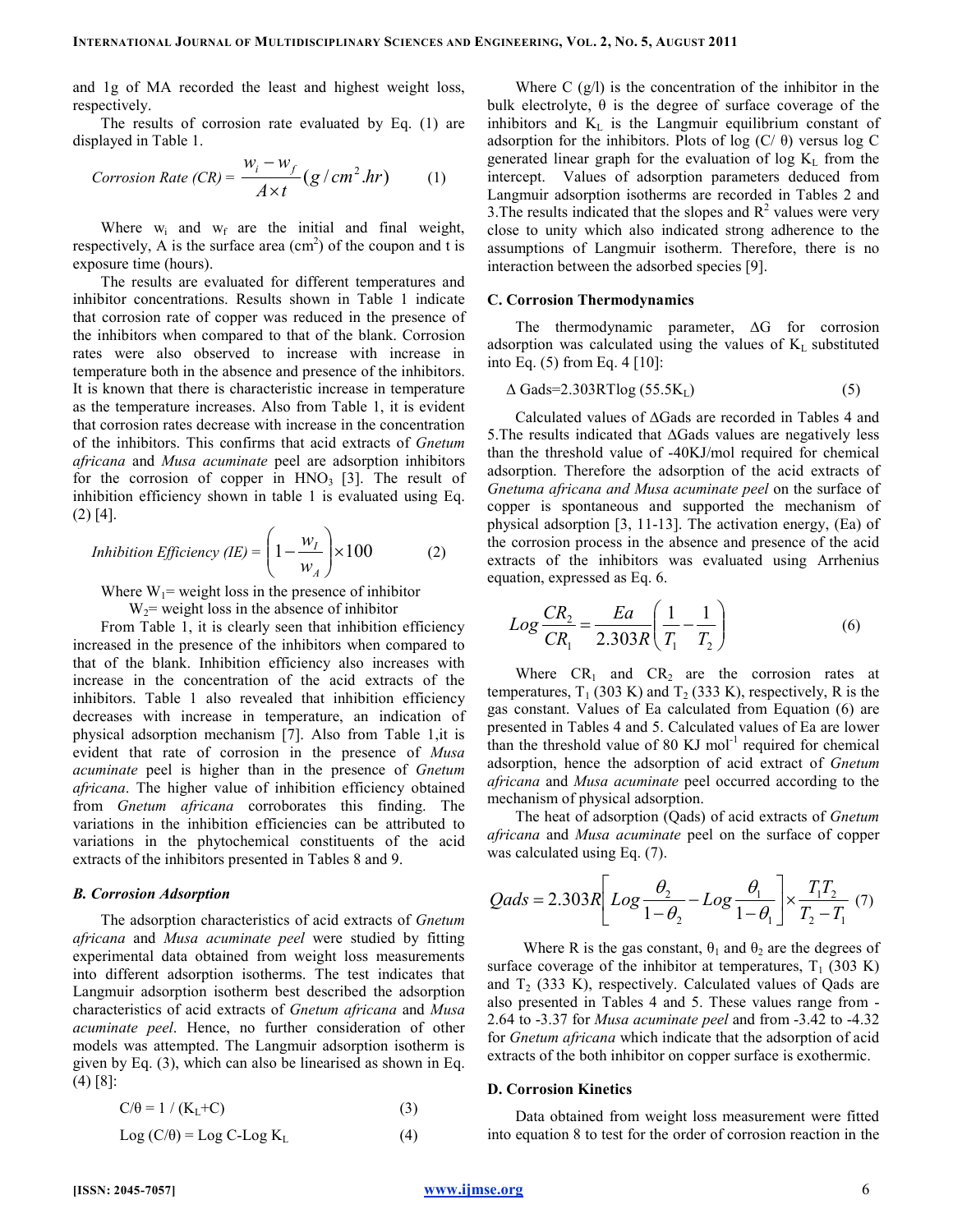presence of acid extracts of Gnetum africana and Musa acuminate peel.

$$
\ln(\text{weight loss}) = k_1 t \tag{8}
$$

Where  $k_1$  is the first order reaction constant and t is time.

Representative plots for the first order reaction in different concentrations of the inhibitors are shown in Fig. 2 and Fig. 3. The tests revealed the plots of ln (weight loss) versus time (in days) were linear with  $R^2$  close to unity. This indicates that a first order kinetic is applicable to the corrosion of copper in the presence of acid extracts of the inhibitors [14]. Therefore, the corrosion of copper in the acid extracts of the inhibitors can be significantly represented by Eq. (8).

In addition, the half lives  $(t_{1/2})$  of the corrosion of copper in various media were calculated using Eq. (9).

$$
t_{\frac{1}{2}} = \frac{0.693}{k_1} \tag{9}
$$

Values of rate constant  $(k_1)$  obtained from the slope of the plots of Eq. (8) and the half life calculated from Eq. (9) is presented in Tables 6 and 7. From the results obtained it is significance to note that half life increases with increase in concentration of acid extracts of Gnetum africana and Musa *acuminate* peel. This suggests that half life of copper in  $HNO<sub>3</sub>$ increases with increasing concentration of the inhibitors. Also from Tables 6 and 7, it can be shown that the half life of the acid extracts of the inhibitors at 333K is lower than that at 303K. This indicates that inhibition efficiency is inversely related to temperature.

#### E. Phytochemical Constituents

Tables 8 and 9 show the phytochemical composition of Gnetum africana and Musa acuminate peel. The results obtained, indicate that saponnin, tannin, phlobatin, anthraquinone, cardiac glycosides, flavanoid, terpene, and alkaloid are present in acid extracts of Gnetum africana and Musa acuminate peel. Hence, the inhibition efficiency of the inhibitors may be attributed to the phytochemical constituent of the extract [15]. Differences in the inhibition efficiency of the inhibitors can be attributed to the variations of these phytochemicals among the inhibitors.

### IV. CONCLUSION

Acid extracts of Gnetum africana and Musa acuminate peel are a good adsorption inhibitor for the corrosion of copper in  $HNO<sub>3</sub>$  at the condition of the experiment. The inhibition potentials of these inhibitors are attributed to the presence of saponnin, tannin, phlobatin, anthraquinone, cardiac glycosides, flavanoid, terpene, and alkaloid in the extract. The inhibition potentials can be optimized by taking advantage of temperature, period of contact, and inhibitors'

concentration. Kinetic, thermodynamic, and adsorption models can sufficiently be used to explain the adsorption behavior of these inhibitors on copper surface. Gnetum africana exhibits more inhibitory action than Musa acuminate peel.

#### **REFERENCES**

- [1] F.B. Ravari, Investigation on two salen type Schiff base compounds as corrosion inhibiton of copper in  $0.5MH_2SO_4$ . Journal of science 22(3)(2009), 175-182
- [2] E.A. Noor, Comparative study of corrosion inhibition of mild steel by aqeous extract of fenugreek seeds and leaves in acidic solution. Journal of Engineering and Applied sciences 3(1)(2008),23-30
- [3] E.E. Ebenso, U.J E.E. Ebenso, N.O. Eddy, A.O. Odongenyi, Inhibition of the corrosion of mild steel by Methocarbamol. Portugaliae Electrochimica. Acta.27 (1) (2009), 13-22.
- [4] E.E. Ebenso, N.O. Eddy, A.O. Odongenyi, Corrosion inhibitive properties and adsorption behaviour of ethanol extract of Piper guinensis as a green corrosion inhibitor for mild steel in  $H_2S0_4$ . Afri. J. Pure Appl. Chem. 4(11) (2008), 107-115.
- [5] E.E. Oguzie, Adsorption and corrosion inhibitive properties of Azadirachta indica in acid solutions. Pigment Resin Technol. 35(6)(2006),334-340.
- [6] J.L. Gazquez, Quantum chemical study of the inhibitive properties ofn2-pyridyl- azoles. J. Phy.Chem. 110(2006), 8928- 8934.
- [7] A.K. Dubey, G. Sing, Corrosion inhibition of mild steel using Brijj-30. Portugalia. Electrochim. Acta.25 (2007), 205-219.
- [8] M.M. Ahmed, Corrosion behaviour of Zn-Al-Cu alloy in HCl solution and its inhibition. Portugalia. Electrochim. Acta.24 (2006), 1-22.
- [9] R. Saratha, S.V. Priya, P. Thilagavathy, Investigation of citrus aurantifolia leaves extracts as corrosion inhibitor for mild steel in 1MHCl. E-journal of chemistry 6(3) (2009), 785-795
- [10] S.T. Arab, A.M. Turkustuni, Inhibition of the corrosion of steel in phosphoric acid by henacyl-dimethyl sulfonium bromide and some of its para-substituted derivatives. Portugalia. Electrochim. Acta. 24(2006), 53-69.
- [11] O.K Abiola, N.C. Oforka, E.E. Ebenso, Eco-friendly corrosion inhibitors: Inhibitive action of Delonix regia extract for the corrosion of aluminium in acidic medium. Anti Corr. Meth. Mater.,54(4) ( 2007), 219-224.
- [12] P.C. Okafor, V. Osabor, E.E. Ebenso, Eco friendly corrosion inhibitors: Inhibitive action of ethanol extracts of Garcinia Kola for the corrosion of aluminium in acidic medium. Pigment Resin Technol. 36(5) (2007), 299-305.
- [13] P.C. Okafor, E.E. Ebenso, Inhibitive action of Carica papaya extracts on the corrosion of mild steel in acidic media and their adsorption characteristics. Pigment Resin Technol. 36(3)2007, 134-140.
- [14] B.I. Ita, Inhibition of mild steel corrosion in hydrochloric acid by anisaldehyde and anisaldehyde glycine. Bull. Electrochem.21 (7) (2005), 319-323.
- [15] F. Zucchi, I.H Omar, Plant extracts as corrosion inhibitors of mild steel in HCl solution. Surf. Tech.24 (4) (1985), 391-399.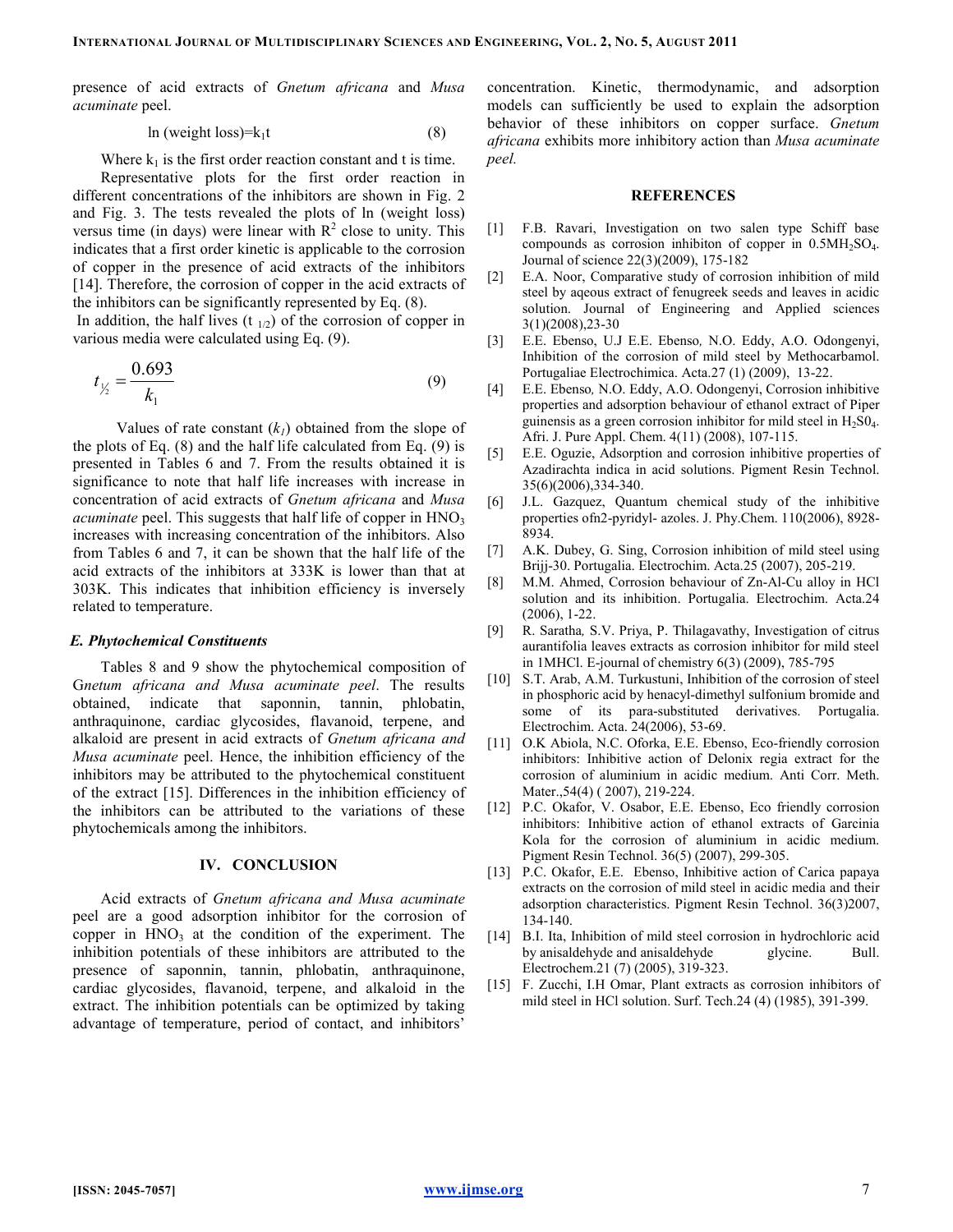|                       |                          | Gnetum Africana |      |                          |      | Musa acuminate peel             |      |                          |
|-----------------------|--------------------------|-----------------|------|--------------------------|------|---------------------------------|------|--------------------------|
| Concentration $(g/I)$ | $CRx10^{-3} (g/cm^2.hr)$ |                 |      | $IE(\% )$                |      | $CR \times 10^{-3} (g/cm^2.hr)$ |      | $IE(\% )$                |
|                       | 303K                     | 333K            | 303K | 333K                     | 303K | 333K                            | 303K | 333K                     |
| <b>Blank</b>          | 3.9                      | 6.5             | ۰    | $\overline{\phantom{a}}$ | 3.9  | 6.5                             |      | $\overline{\phantom{0}}$ |
| 0.001                 | 2.5                      | 5.17            | 71.1 | 66                       | 2.78 | 5.78                            | 68.6 | 61.9                     |
| 0.002                 | 1.94                     | 4.78            | 78   | 68.6                     | 2.25 | 5.44                            | 74.5 | 64.2                     |
| 0.003                 | 1.72                     | 4.11            | 80.5 | 72.9                     | 2.11 | 4.69                            | 76.1 | 69.1                     |

Table 1: CR and inhibition efficiency w.r.t extracts of GA and MA peel on copper surface

|  |  | Table 2: Langmuir adsorption parameters w.r.t GA on copper surface |
|--|--|--------------------------------------------------------------------|
|  |  |                                                                    |

| Temperature(K) | LogK <sub>L</sub> | $K_{L}(g/I)$ | <b>Slope</b> | $\mathbf{R}^2$ |
|----------------|-------------------|--------------|--------------|----------------|
| 333K           | 0.075             | 1.188        | 0.914        | 0.999          |
| 303K           | 0.187             | 1.538        | 0.889        | 0.999          |

| Temperature(K) | $\log{\!}\rm{K}_{\rm{I}}$ | $K_{L}(g/I)$ | <b>Slope</b> | $\mathbf{R}^2$ |
|----------------|---------------------------|--------------|--------------|----------------|
| 333K           | 0.069                     | .172         | 0.906        | 0.998          |
| 303K           | 0.041                     | .099         | 0.936        | .000           |

| C(g/I)       | Ea(KJ/mol)<br>Qads(KJ/mol) |         |         | $\Delta G$ (KJ/mol) |
|--------------|----------------------------|---------|---------|---------------------|
|              |                            |         | (303K)  | (333K)              |
| <b>Blank</b> | 14.05                      | ۰       |         |                     |
| 0.001        | 17.94                      | $-2.64$ |         |                     |
| 0.002        | 20.83                      | $-4.59$ | $-10.4$ | 11.6                |
| 0.003        | 21.09                      | $-3.37$ |         |                     |

Table 4: Thermodynamic parameters w.r.t M A peel on copper surface

Table 5: Thermodynamics parameters w.r.t GA on copper surface

| C(g/I) | Ea(KJ/mol) | Qads(KJ/mol) | $\triangle G$ (KJ/mol) |         |  |
|--------|------------|--------------|------------------------|---------|--|
|        |            |              | (303K)                 | (333K)  |  |
| Blank  | 14.05      | ٠            |                        |         |  |
| 0.001  | 17.79      | $-3.42$      |                        |         |  |
| 0.002  | 21.56      | $-4.5$       | $-11.3$                | $-11.6$ |  |
| 0.003  | 21.53      | $-4.32$      |                        |         |  |

## Table 6: Kinetic parameters w.r.t MA peel on copper surface

| C(g/I)       | $k_1(1/hour)$ |        | $t_{1/2}$ (hour) |        | $R^2$ |
|--------------|---------------|--------|------------------|--------|-------|
|              | (303K)        | (333K) | (303K)           | (303K) |       |
| <b>Blank</b> | 0.259         | 0.281  | 2.68             | 2.46   | 0.955 |
| 0.001        | 0.238         | 0.269  | 2.91             | 2.54   | 0.986 |
| 0.002        | 0.194         | 0.262  | 3.57             | 2.64   | 0.984 |
| 0.003        | 0.182         | 0.258  | 3.81             | 2.65   | 0.977 |